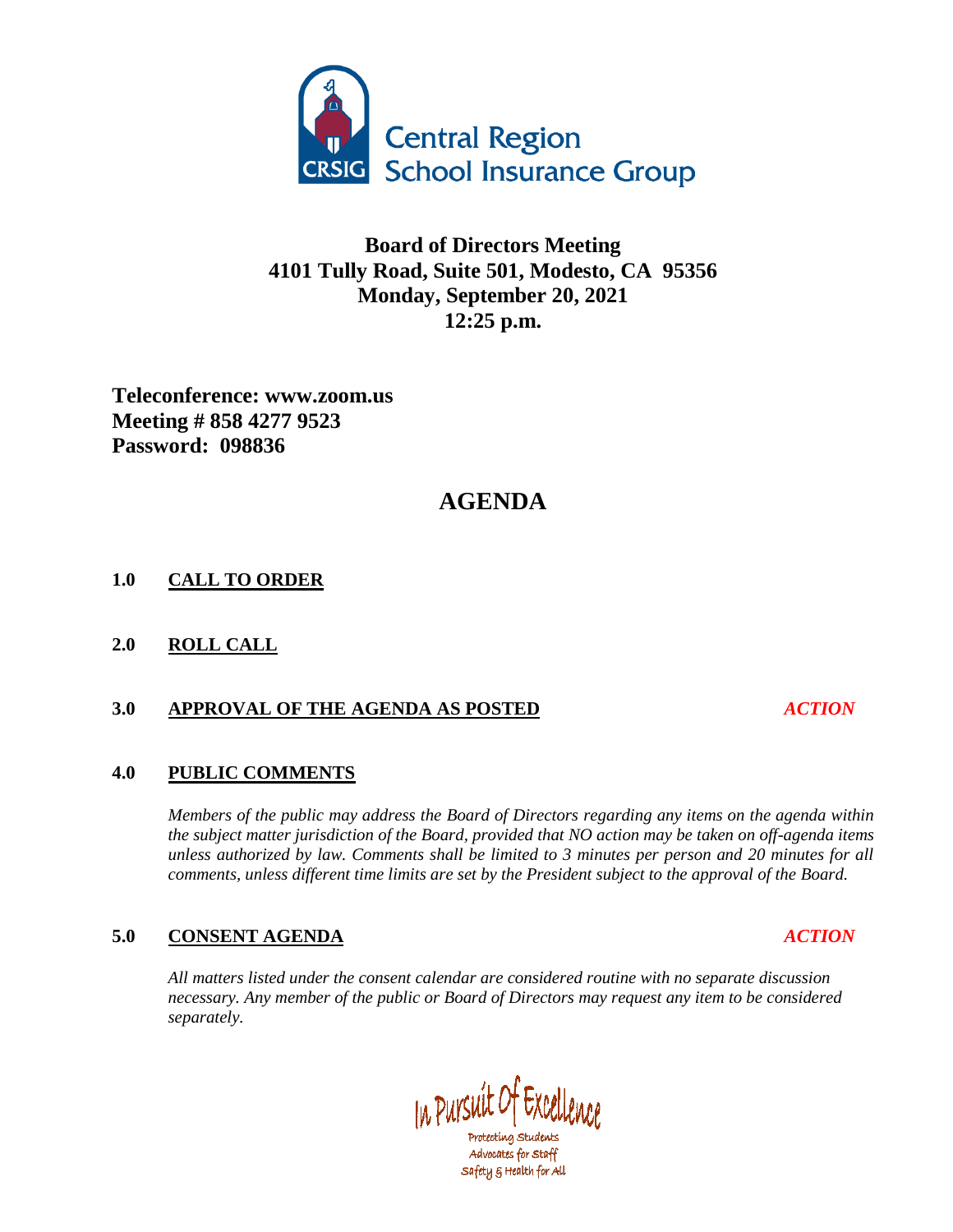- 5.1\* Adoption of the Executive Committee *Draft* Minutes June 21, 2021
- 5.2\* Acceptance of Check Register Report for June, July and August 2021
- 5.3\* Approval of *"Draft"* Financial Reports for the period ended June 30, 2021
- 5.4\* Approval of Treasurers Report as of June 30, 2021
- 5.5\* Approval of Dodge & Cox Advisory S&P Downgrade of Oracle Corporation

#### **6.0 INFORMATION ITEMS** *INFORMATION*

6.1\* Discussion of Cyber Liability Risk Management Programs

#### **7.0 DISCUSSION ITEMS** *INFORMATION*

- 7.1\* CRSIG Annual WC Education Day October 22, 2021
- 7.2\* CRSIG Annual Year End Reports

#### **8.0 ADMINISTRATIVE REPORTS** *INFORMATION*

- 8.1\* Executive Director Report *This time is reserved for the Executive Director to discuss informational items with the Board.*
- 8.2\* Chief Operations Officer Report *Safety Incentive Funds, Dental Reentrollment, COBRA Administration & 6/30/21 Financial Audit.*
- 8.3\* RTW Specialist Report *Update on claim reporting and Return to Work Program.*
- 8.4\* CRSIG Wide Loss Control Services Report *Terri Prichard will provide the Board with an update on the CRSIG Wide Loss Control Services.*

#### **9.0 BOARD OF DIRECTORS REPORT** *INFORMATION*

9.1 Comments and Requests – *Members will present comments and requests for discussion and direction.*

#### **10.0 ADJOURNMENT**

#### **NEXT EXECUTIVE COMMITTEE MEETING – October 18, 2021**

\* Denotes attachments included in the agenda.